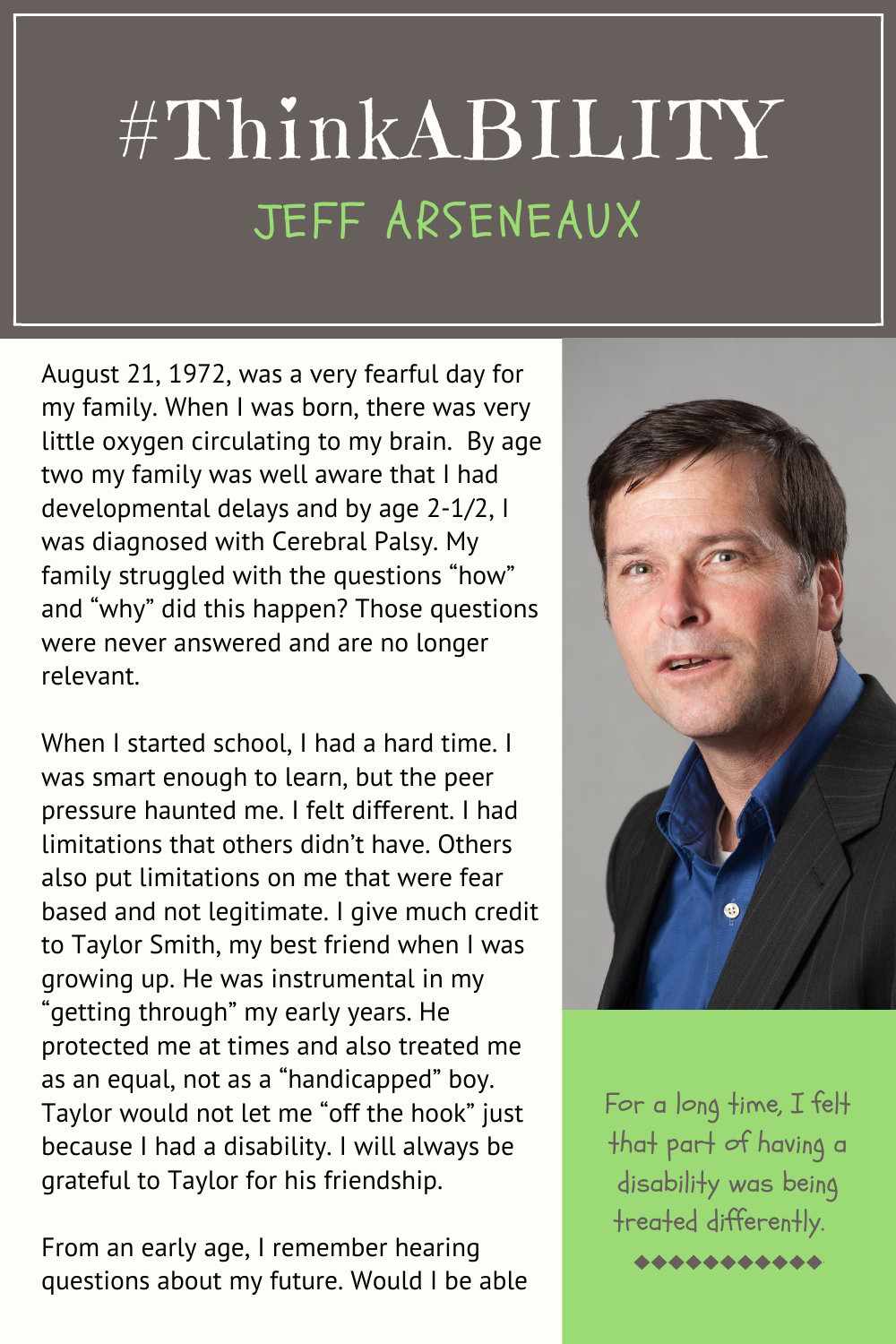to finish high school? Be able to go to college? Be able to work and live independently? There were no answers, and I sensed my family's anxieties over my future. When I started high school, I developed an attitude. "No matter what it takes, I will succeed." I felt driven. I still struggle at times with what being successful means to me.

I was in a vocational program when I was 16 and felt more comfortable with my working buddies than I did with my peers. The guys I worked with accepted me just as I was. I never mixed well with the "cool" kids in school because I didn't fit in. I was always trying to prove that I was good enough. When I graduated from high school, I wasn't sure what to do next. I decided to give college a try. I still felt like I had to prove something. It took me 5 years to achieve an associate's degree in business administration. Getting this high school diploma and Associate's degree were a couple of the proudest moments of my life.

I relocated to Greenville, South Carolina, and worked in a grocery store bagging groceries. I worked very hard to prove myself and became an assistant manager within 3 years. I continued to work longer & longer hours pushing myself relentlessly. However, every hurdle that I jumped, there was a bigger one waiting for me. I was proud of my success, but I was also exhausted. I changed companies thinking this would help, but the work was not a good fit for my skills.

As I look back on the last 20+ years, I certainly achieved a lot, but I wasn't happy. Sure I proved I could succeed, but I was mentally and physically exhausted. As I compare the resources that were available when was growing up to what is available now, it's like night and day. The education process is better today than it was in 1980 and I'm happy about that. This is going to educate more kids with disabilities, but when are we going to start talking about acceptance? The things that can't be taught by the education process. As I look around the world, there is a great deal of judgment of people who aren't perfect and of people who need help doing the basic things. These judgments are not going to change unless we put the effort to teach. For a long time, I felt that part of having a disability was being treated differently.